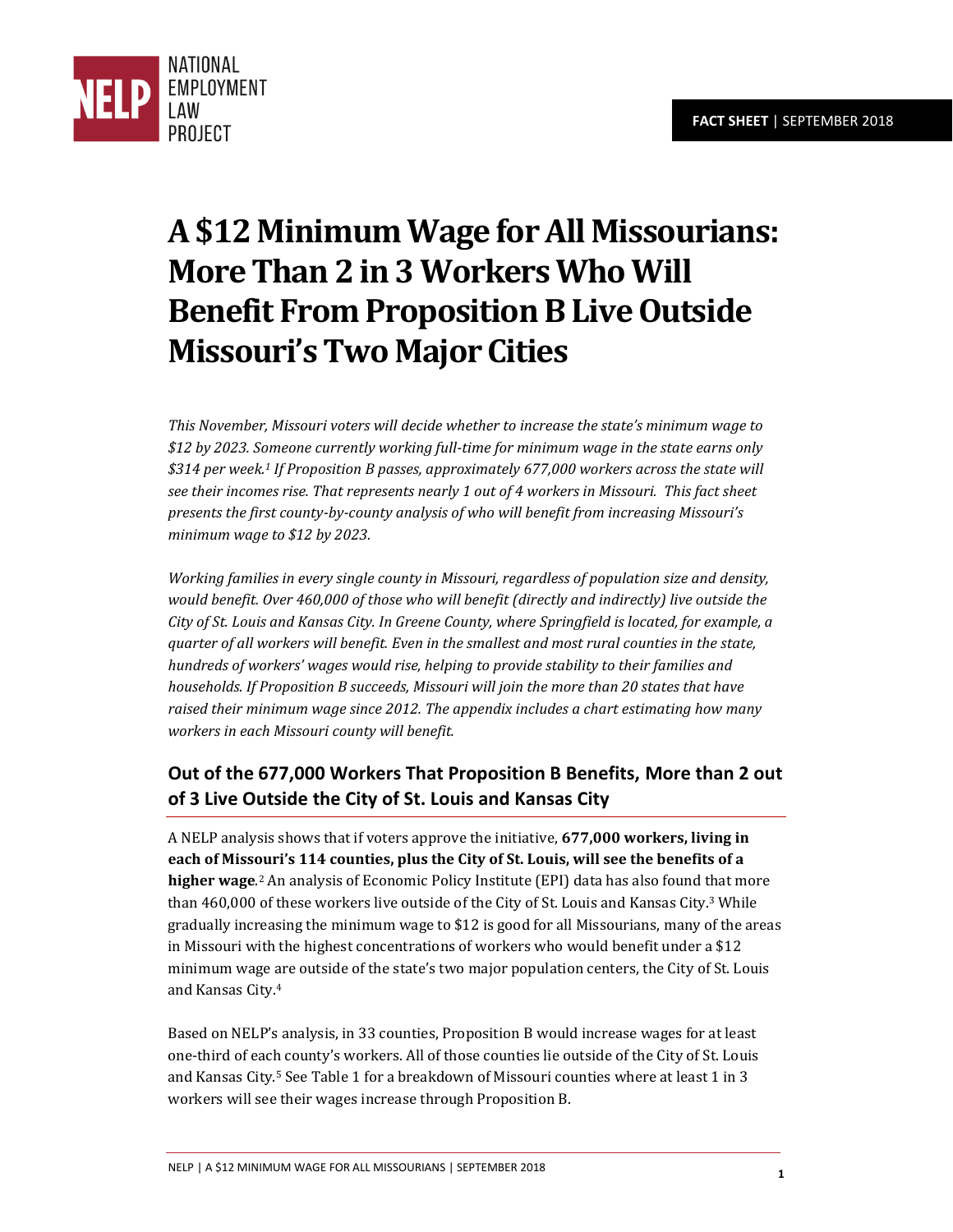#### **Table 1. Counties in Missouri Where at Least 1 in 3 Workers Will See a Wage Increase Through Proposition B**

| County                 | Percentage of area<br>workers impacted | County                   | Percentage of area<br>workers impacted |
|------------------------|----------------------------------------|--------------------------|----------------------------------------|
| <b>Ripley County</b>   | 41.5%                                  | Shelby County            | 36.1%                                  |
| Shannon County         | 41.5%                                  | <b>Bollinger County</b>  | 35.7%                                  |
| <b>Ozark County</b>    | 41.3%                                  | Morgan County            | 35.7%                                  |
| Oregon County          | 39.9%                                  | Daviess County           | 35.5%                                  |
| <b>Hickory County</b>  | 39.3%                                  | Putnam County            | 35.1%                                  |
| <b>Reynolds County</b> | 39.3%                                  | Harrison County          | 34.9%                                  |
| <b>Wayne County</b>    | 39.1%                                  | <b>Washington County</b> | 34.8%                                  |
| Schuyler County        | 38.3%                                  | Madison County           | 34.7%                                  |
| Worth County           | 38.0%                                  | <b>Benton County</b>     | 34.4%                                  |
| <b>Knox County</b>     | 37.9%                                  | Dade County              | 34.0%                                  |
| Carter County          | 37.8%                                  | <b>Wright County</b>     | 33.8%                                  |
| <b>Dallas County</b>   | 37.6%                                  | Maries County            | 33.7%                                  |
| St. Clair County       | 37.3%                                  | Texas County             | 33.6%                                  |
| Dunklin County         | 37.2%                                  | Gasconade County         | 33.5%                                  |
| Clark County           | 37.1%                                  | Scotland County          | 33.5%                                  |
| Cedar County           | 36.6%                                  | Dent County              | 33.4%                                  |
| Douglas County         | 36.5%                                  |                          |                                        |

 **Source:** NELP analysis of data from the Bureau of Labor Statistics' 2016 Quarterly Census of Employment and Wages (QCEW), the Economic Policy Institute and the Current Population Survey. For more details on methodology, see Endnote 1.

## **Workers in Every Single County Across the State—Nearly 1 in 4 Working Missourians in Total—Would Benefit From a \$12 Minimum Wage**

A higher minimum wage would allow workers across Missouri to cope with the rising cost of basic necessities, such as housing, food, transportation, and healthcare. Even in Missouri's smallest county, Worth County,<sup>6</sup> a single adult needs to make \$35,021 per year to afford a modest standard of living, 7 though the yearly income for a full-time worker (40 hours a week) at the current \$7.85 minimum wage<sup>8</sup> is only \$16,328. See the appendix for a complete list of counties and estimated number of workers affected.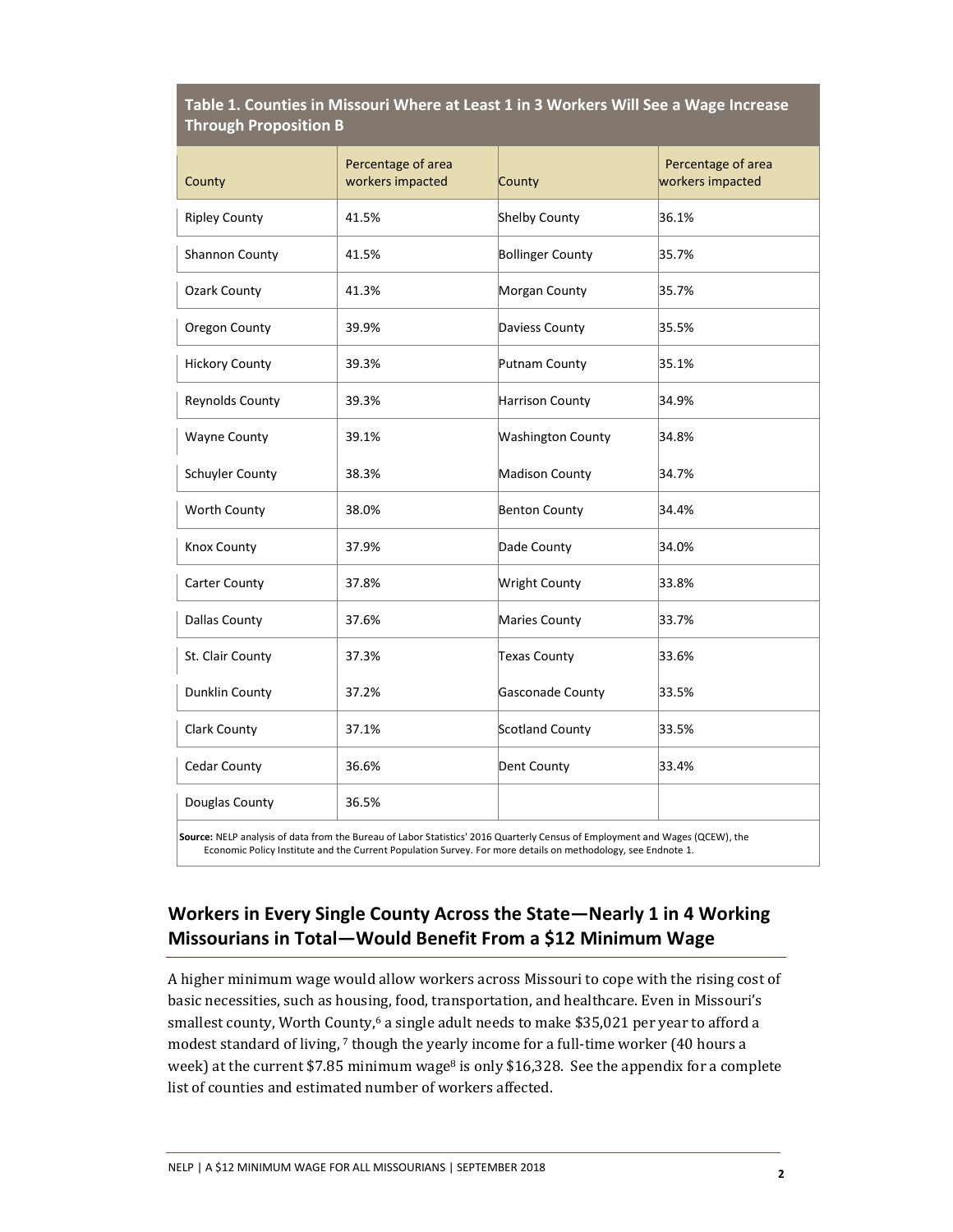As Table 2 shows, **workers who would benefit from Proposition B represent nearly a quarter of all working Missourians**. By 2023, each worker will earn an average of \$1,485 more annually.9 The additional income would not only help working families throughout the state, it would also benefit small businesses and Missouri's broader economy. Research shows that higher wages lead to increased spending, which, in turn, has the effect of boosting the demand for goods and services<sup>10</sup> and keeping money circulating in the economycreating a virtuous cycle that benefits a broad constituency.<sup>11</sup>

| Table 2. Missouri Counties That Would Benefit From a Higher Minimum Wage |                       |                             |                                                       |  |  |  |
|--------------------------------------------------------------------------|-----------------------|-----------------------------|-------------------------------------------------------|--|--|--|
|                                                                          | Number of<br>counties | Number of<br><b>Workers</b> | <b>Average Pay</b><br><b>Increase Per</b><br>Employee |  |  |  |
| All Missouri counties that would benefit                                 | 114                   | 677,000                     | \$1,485                                               |  |  |  |
| Share of total                                                           | 100%                  | 24%                         |                                                       |  |  |  |

 **Source:** NELP analysis of the Bureau of Labor Statistics' 2016 Quarterly Census of Employment and Wages (QCEW), the Economic Policy Institute, the Census Bureau's 2016 Current Population Survey Outgoing Rotation Groups (CPS ORG) and the CBO's Economic Projections (June 2017).

## **A Growing Number of Jurisdictions Are Enacting Minimum Wage Increases, Reflecting Continued Concerns With Low Wages and Support for Bold Change**

With job growth skewed towards low-paying occupations over the past decade, there has been growing national momentum for action to raise the minimum wage. Although the U.S. median household income is slowly climbing from the depths of the Great Recession,<sup>12</sup> hourly wages continue to stay flat or decline for most of the labor force, even amidst the economic recovery and a full employment economy. The worsening prospects and opportunities for low-wage workers have prompted a growing number of cities, counties, and states to enact higher minimum wage rates for their residents, often with overwhelming support from voters.<sup>13</sup>

The trend in localities and states pushing for higher minimum wage rates is likely to continue as wages decline or stagnate, inequality worsens or remains high, and Congress fails to take bold action to ensure that hard-working individuals can make ends meet.

#### **Conclusion**

Raising the minimum wage is one of main tools that states and cities across the country are using to help working families overcome decades of stagnating wages and the rising cost of basic necessities. There is no part of Missouri where workers and families can afford the basis under the state's current \$7.85 minimum wage. Proposition B would bring a muchneeded wage increase to nearly 1 in 4 workers in Missouri, and it would directly impact every county in the state.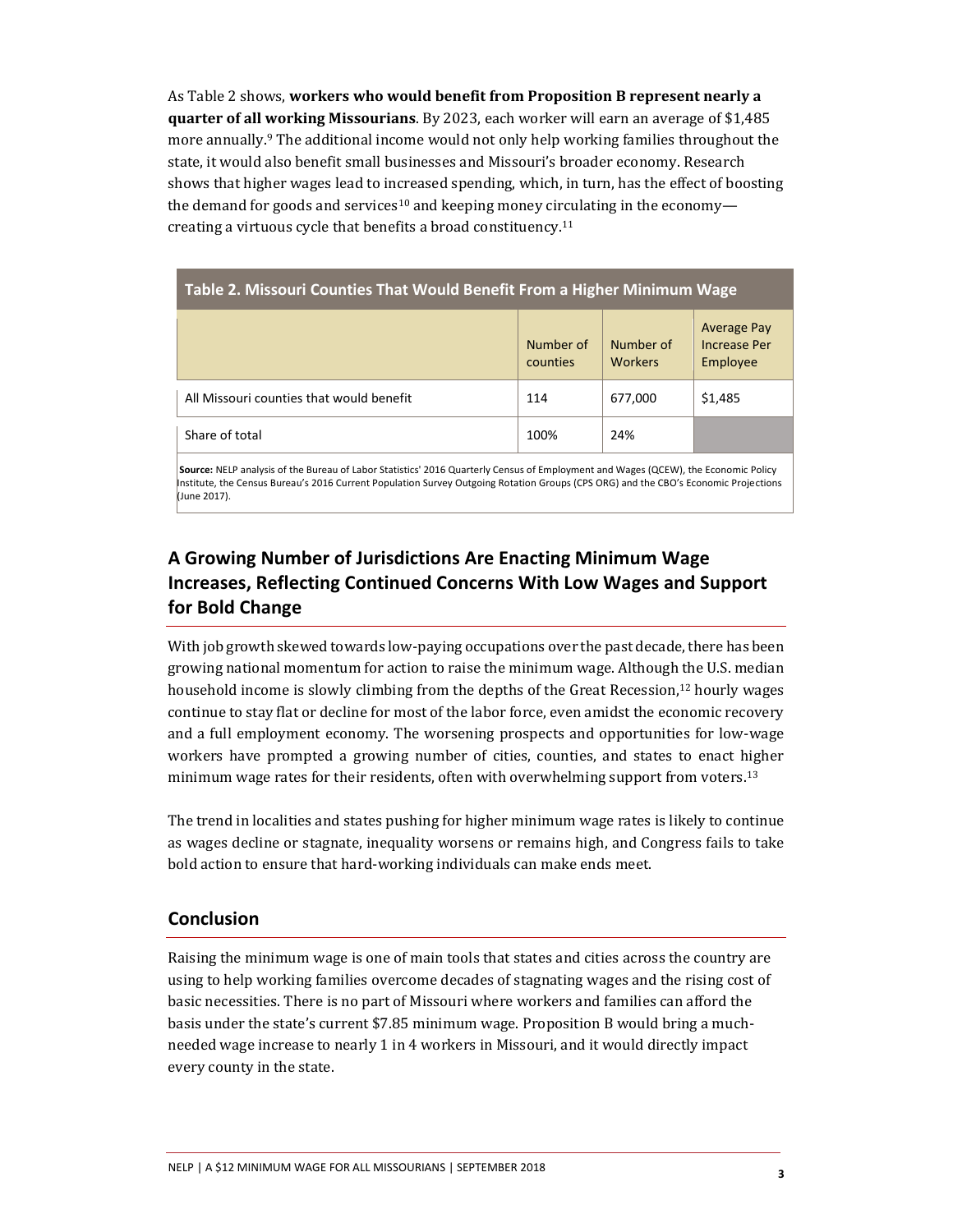#### **Endnotes**

1. Based on a 40-hour workweek at the current Missouri minimum wage of \$7.85 per hour. Missouri Department of Labor & Industrial Relations, Minimum Wage, https://labor.mo.gov/DLS/MinimumWage (last viewed Sept. 6, 2018).

2. NELP analysis of data from the Bureau of Labor Statistics' 2016 Quarterly Census of Employment and Wages (QCEW), the Economic Policy Institute and the Current Population Survey. Estimates are not reported for any counties in which private sector wage data are unavailable in the QCEW. Statewide figure provided by the Economic Policy Institute (EPI). State and county estimates of affected workers include both directly and indirectly affected workers. Indirectly affected workers have a wage rate just above the new minimum wage (between the new minimum wage and the new minimum wage plus the dollar amount of the increase in the previous year's minimum wage). They will receive a raise as employer pay scales are adjusted upward to reflect the new minimum wage. Indirectly affected workers include workers projected to make less than \$12.85 in 2023. Consistent with statewide estimates made by EPI, wages are adjusted to reflect "natural" nominal wage growth. For 2016–2019, a rate equal to the average growth rate of the wages of the bottom 20 percent of wage earners in Missouri between 2014 and 2016 is assumed: 2.91 percent. For wage growth after 2019, the assumption is a growth equal to inflation plus 0.5 percent in each year, as projected by the CBO—a total of 3.15 percent in each year. The projected share and number of affected workers in each county is based on the QCEW reported mean weekly wage and an assumed 74 percent ratio between the standard deviation and the reported mean. Projections of hourly wages based on work hours for workers in the lowest wage quintile as estimated by EPI i[n https://www.epi.org/publication/trends-in](https://www.epi.org/publication/trends-in-work-hours-and-labor-market-disconnection/)[work-hours-and-labor-market-disconnection/.](https://www.epi.org/publication/trends-in-work-hours-and-labor-market-disconnection/) 

3. Raise Up Missouri analysis of EPI analysis of Current Population Survey Outgoing Rotation Group microdata (2016) and CBO Economic Projections (June 2017).

4. *Id*. *See also supra* note 2.

5. Kansas City is located in Jackson County, Clay County, Platte County, and Cass County. United States Census Bureau, Stat & County QuickFacts, Kansas City (city), Missouri,

https://web.archive.org/web/20130704224536/http://quickfacts.census.gov:80/qfd/states/29/2938000.html (last viewed Sept. 6, 2018). St. Louis City is part of St. Louis County. Stlouis-mo.gov, City Government Structure[, https://www.stlouis](https://www.stlouis-mo.gov/government/about/city-government-structure.cfm)[mo.gov/government/about/city-government-structure.cfm \(](https://www.stlouis-mo.gov/government/about/city-government-structure.cfm)last viewed Sept. 6, 2018).

6. Worth County has the smallest population by county in Missouri. *See* Missouri Census Data Center, Population Estimates by Age, [https://census.missouri.edu/population-by-age/report.php?s=29&y=2017&d=&a=5b \(](https://census.missouri.edu/population-by-age/report.php?s=29&y=2017&d=&a=5b)last viewed Sept. 6, 2018).

7. Economic Policy Institute, "Family Budget Calculator," [https://www.epi.org/resources/budget/ \(](https://www.epi.org/resources/budget/)last visited Aug. 26, 2018).

8. Missouri Department of Labor & Industrial Relations, Minimum Wage[, https://labor.mo.gov/DLS/MinimumWage \(](https://labor.mo.gov/DLS/MinimumWage)last viewed Sept. 6, 2018).

9. EPI analysis of Current Population Survey Outgoing Rotation Group microdata (2016) and CBO Economic Projections (June 2017).

10. *See, e.g.*, Patrick Reimherr, U.S. Department of Labor: Blog, "Higher Wages, a Stronger Bottom Line and Job Growth," (Aug. 1, 2014), https://blog.dol.gov/2014/08/01/higher-wages-a-stronger-bottom-line-and-job-growth.

11. *See, e.g.*, International Labour Organization, Can Minimum Wages Help Rebalance the Economy? (Aug. 12, 2013), [http://www.ilo.org/newyork/voices-at-work/WCMS\\_219658/index.htm.](http://www.ilo.org/newyork/voices-at-work/WCMS_219658/index.htm) 

12. Elise Gould and Julia Wolfe, "Income Growth in 2016 is Strong, But Not As Strong As 2015 and More Uneven," *Working Economics Blog*, Sept. 12, 2017[, http://www.epi.org/blog/income-growth-in-2016-is-strong-but-not-as-strong-as-2015-and-more-uneven/.](http://www.epi.org/blog/income-growth-in-2016-is-strong-but-not-as-strong-as-2015-and-more-uneven/) 

13. *See, e.g.*, National Employment Law Project, Fight for \$15: Four Years, \$62 Billion (Dec. 2016)[, https://www.nelp.org/wp](https://www.nelp.org/wp-content/uploads/Fight-for-15-Four-Years-62-Billion-in-Raises.pdf)[content/uploads/Fight-for-15-Four-Years-62-Billion-in-Raises.pdf;](https://www.nelp.org/wp-content/uploads/Fight-for-15-Four-Years-62-Billion-in-Raises.pdf) National Employment Law Project, New Poll Shows Overwhelming Support for Major Minimum Wage Increase (Jan. 15, 2015)[, https://nelp.org/wp-content/uploads/2015/03/PR-](https://nelp.org/wp-content/uploads/2015/03/PR-Federal-Minimum-Wage-Poll-Jan-2015.pdf)[Federal-Minimum-Wage-Poll-Jan-2015.pdf;](https://nelp.org/wp-content/uploads/2015/03/PR-Federal-Minimum-Wage-Poll-Jan-2015.pdf) National Employment Law Project, Minimum Wage a Big Winner on Election Day (Nov. 2016)[, https://www.nelp.org/wp-content/uploads/Minimum-Wage-Wins-2016-Elections.pdf.](https://www.nelp.org/wp-content/uploads/Minimum-Wage-Wins-2016-Elections.pdf)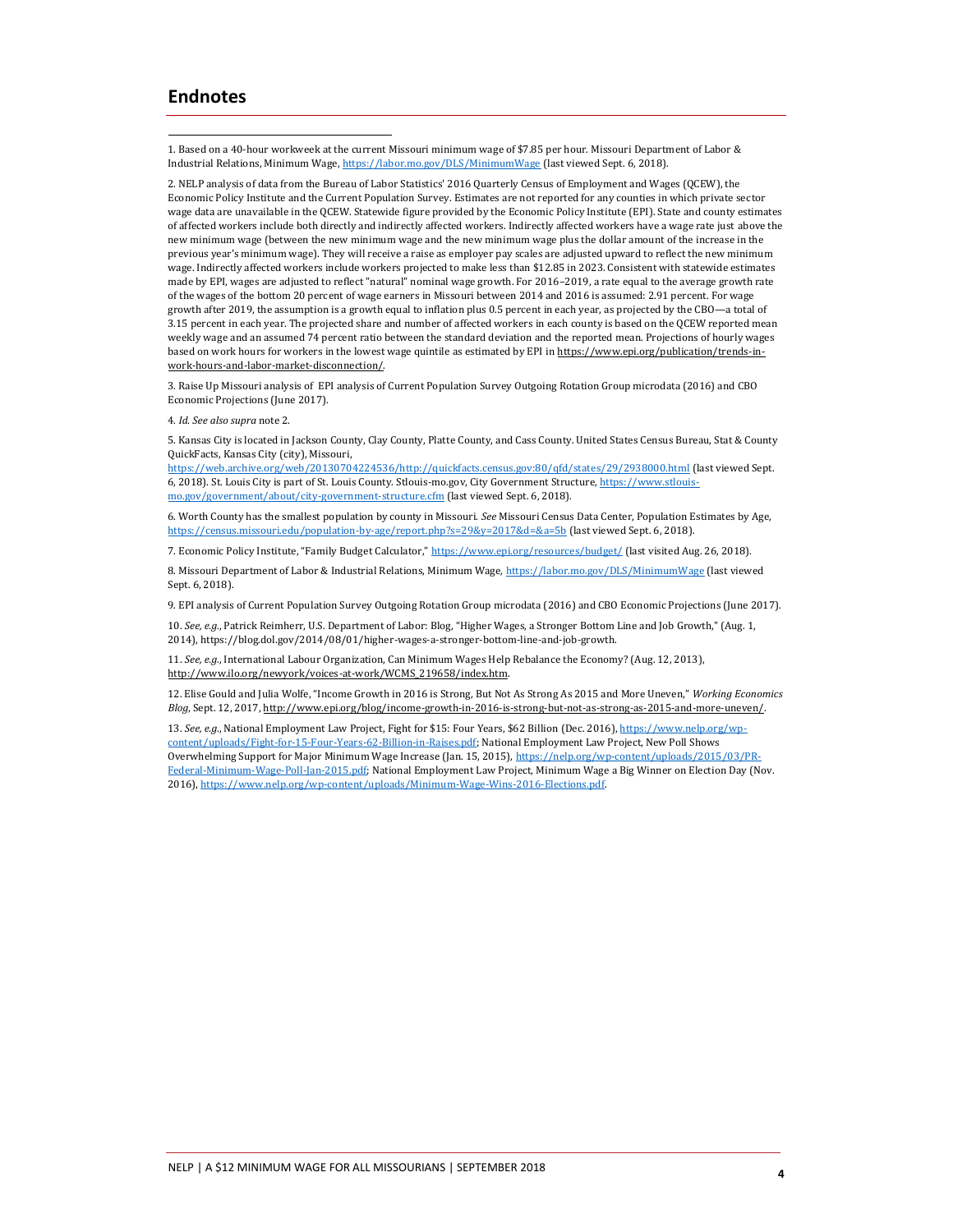| Appendix 1: Workers in every Missouri county would benefit from a \$12 minimum wage by 2023 |  |  |
|---------------------------------------------------------------------------------------------|--|--|
|                                                                                             |  |  |

| <b>State/County</b>      | <b>Total</b><br>affected | <b>Total</b><br>workforce | As % of<br>total<br>workforce | <b>County</b>          | <b>Total</b><br>affected | <b>Total</b><br>workforce | As % of<br>total<br>workforce |
|--------------------------|--------------------------|---------------------------|-------------------------------|------------------------|--------------------------|---------------------------|-------------------------------|
| <b>Missouri</b>          | 677,000                  | 2,675,038                 | 24%                           |                        |                          |                           |                               |
| <b>Adair County</b>      | 3,190                    | 10,276                    | 31%                           | Clay County            | 24,285                   | 108,166                   | 22.5%                         |
| <b>Andrew County</b>     | 779                      | 2,510                     | 31%                           | <b>Clinton County</b>  | 1,270                    | 4,227                     | 30.1%                         |
| <b>Atchison County</b>   | 556                      | 1,721                     | 32.3%                         | Cole County            | 13,966                   | 55,707                    | 25.1%                         |
| <b>Audrain County</b>    | 2,868                    | 2,9,908                   | 28.9%                         | <b>Cooper County</b>   | 1,658                    | 5,225                     | 31.7%                         |
| <b>Barry County</b>      | 3,991                    | 14,847                    | 26.9%                         | Crawford County        | 1,892                    | 6,973                     | 27.1%                         |
| <b>Barton County</b>     | 1,117                    | 3,405                     | 32.8%                         | Dade County            | 607                      | 1,786                     | 34%                           |
| <b>Bates County</b>      | 1,232                    | 3,841                     | 32.1%                         | Dallas County          | 964                      | 2,563                     | 37.6%                         |
| <b>Benton County</b>     | 1,303                    | 3,782                     | 34.4%                         | <b>Daviess County</b>  | 560                      | 1,578                     | 35.5%                         |
| <b>Bollinger County</b>  | 684                      | 1,914                     | 35.7%                         | DeKalb County          | 1,053                    | 3,814                     | 27.6%                         |
| <b>Boone County</b>      | 23,658                   | 97,471                    | 24.3%                         | <b>Dent County</b>     | 1,344                    | 4,025                     | 33.4%                         |
| <b>Buchanan County</b>   | 12,236                   | 50,027                    | 24.5%                         | Douglas County         | 906                      | 2,483                     | 36.5%                         |
| <b>Butler County</b>     | 6,000                    | 20,051                    | 29.9%                         | <b>Dunklin County</b>  | 3,788                    | 10,178                    | 37.2%                         |
| Caldwell County          | 586                      | 1,814                     | 32.3%                         | Franklin County        | 10,903                   | 41,218                    | 26.5%                         |
| <b>Callaway County</b>   | 3,797                    | 15,099                    | 25.1%                         | Gasconade<br>County    | 1,868                    | 5,568                     | 33.5%                         |
| Camden County            | 5,649                    | 17,412                    | 32.4%                         | <b>Gentry County</b>   | 713                      | 2,323                     | 30.7%                         |
| Cape Girardeau<br>County | 11,090                   | 42,676                    | 26%                           | <b>Greene County</b>   | 42,876                   | 171,713                   | 25%                           |
| <b>Carroll County</b>    | 782                      | 2,495                     | 31.3%                         | <b>Grundy County</b>   | 1,081                    | 3,624                     | 29%                           |
| <b>Carter County</b>     | 581                      | 1,535                     | 37.8%                         | <b>Harrison County</b> | 957                      | 2,744                     | 34.9%                         |
| Cass County              | 7,900                    | 26,995                    | 29.3%                         | <b>Henry County</b>    | 2,186                    | 7,823                     | 27.9%                         |
| <b>Cedar County</b>      | 1,220                    | 3,329                     | 36.6%                         | <b>Hickory County</b>  | 512                      | 1,304                     | 39.3%                         |
| Chariton County          | 634                      | 1,965                     | 32.3%                         | <b>Holt County</b>     | 395                      | 1,333                     | 29.6%                         |
| <b>Christian County</b>  | 5,608                    | 17,678                    | 31.7%                         | <b>Howard County</b>   | 926                      | 2,808                     | 33%                           |
| Clark County             | 551                      | 1,484                     | 37.1%                         | <b>Howell County</b>   | 4,811                    | 15,685                    | 30.7%                         |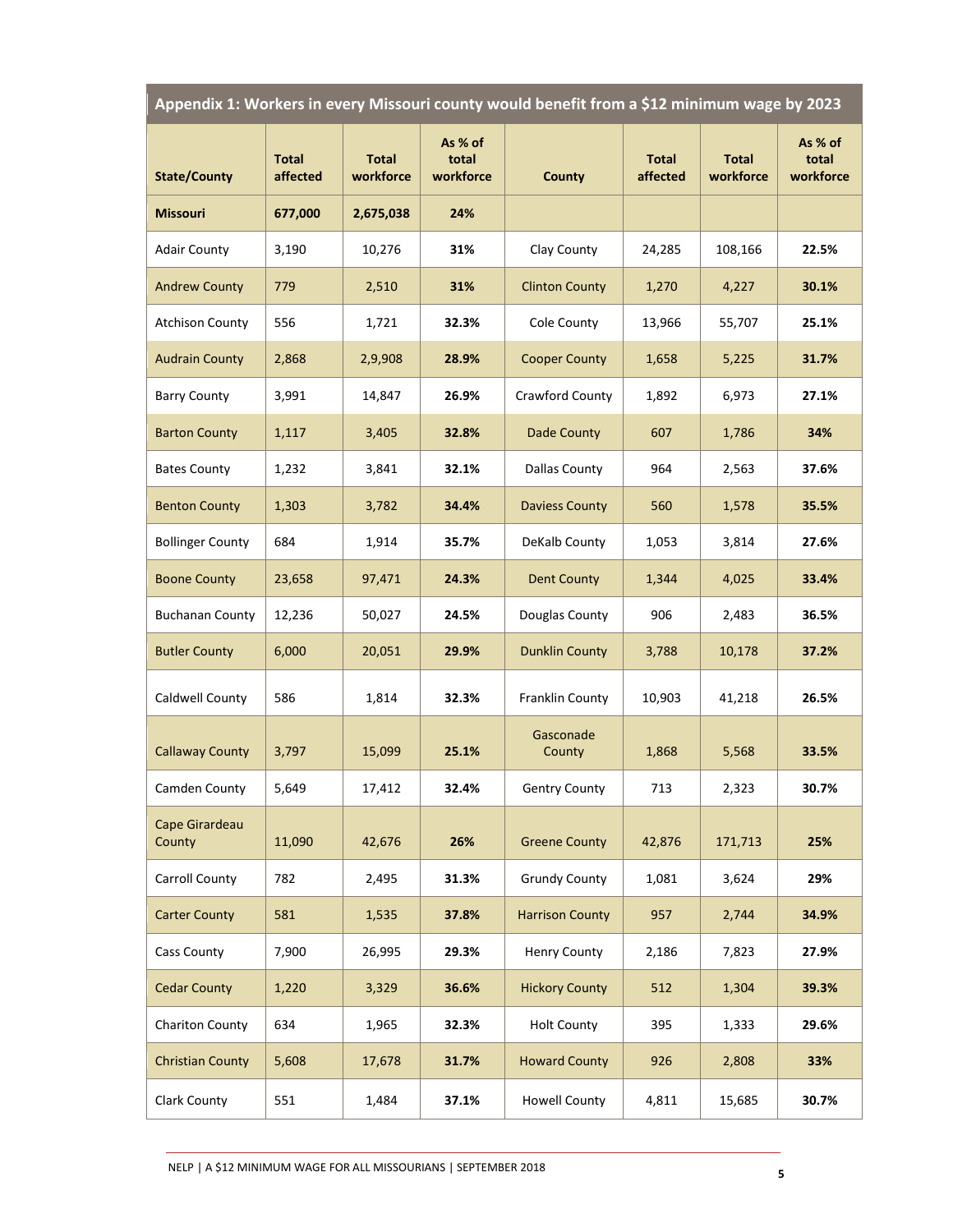**Appendix 1: Workers in every Missouri county would benefit from a \$12 minimum wage by 2023** 

| <b>State/County</b>      | <b>Total</b><br>affected | <b>Total</b><br>workforce | Percentage<br>of total<br>workforce | <b>County</b>          | <b>Total</b><br>affected | <b>Total</b><br>workforce | Percentage<br>of total<br>workforce |
|--------------------------|--------------------------|---------------------------|-------------------------------------|------------------------|--------------------------|---------------------------|-------------------------------------|
| <b>Iron County</b>       | 1,013                    | 3,885                     | 26.1%                               | <b>Morgan County</b>   | 1,587                    | 4,440                     | 35.7%                               |
| Jackson County           | 78,523                   | 382,815                   | 20.5%                               | New Madrid<br>County   | 2,027                    | 7,067                     | 28.7%                               |
| <b>Jasper County</b>     | 16,271                   | 63,365                    | 25.7%                               | <b>Newton County</b>   | 5,180                    | 17,870                    | 29%                                 |
| Jefferson County         | 14,061                   | 50,374                    | 27.9%                               | Nodaway County         | 2,401                    | 8,070                     | 29.8%                               |
| <b>Johnson County</b>    | 4,704                    | 16,446                    | 28.6%                               | <b>Oregon County</b>   | 980                      | 2,456                     | 39.9%                               |
| Knox County              | 439                      | 1,157                     | 37.9%                               | <b>Osage County</b>    | 1,093                    | 3,761                     | 29.1%                               |
| <b>Laclede County</b>    | 4,244                    | 14,019                    | 30.3%                               | <b>Ozark County</b>    | 677                      | 1,640                     | 41.3%                               |
| Lafayette County         | 2,811                    | 9,082                     | 31%                                 | Pemiscot County        | 1,991                    | 6,207                     | 32.1%                               |
| Lawrence County          | 2,712                    | 9,420                     | 28.8%                               | <b>Perry County</b>    | 2,845                    | 10,180                    | 27.9%                               |
| Lewis County             | 893                      | 2,766                     | 32.3%                               | <b>Pettis County</b>   | 5,967                    | 20,307                    | 29.4%                               |
| <b>Lincoln County</b>    | 3,269                    | 12,188                    | 26.8%                               | <b>Phelps County</b>   | 5,045                    | 18,964                    | 26.6%                               |
| Linn County              | 1,230                    | 4,132                     | 29.8%                               | Pike County            | 1,915                    | 6,288                     | 30.4%                               |
| <b>Livingston County</b> | 1,981                    | 6,544                     | 30.3%                               | <b>Platte County</b>   | 10,883                   | 46,821                    | 23.2%                               |
| <b>Macon County</b>      | 1,618                    | 5,338                     | 30.3%                               | Polk County            | 2,575                    | 8,679                     | 29.7%                               |
| <b>Madison County</b>    | 1,333                    | 3,842                     | 34.7%                               | <b>Pulaski County</b>  | 3,742                    | 13,657                    | 27.4%                               |
| <b>Maries County</b>     | 434                      | 1,288                     | 33.7%                               | <b>Putnam County</b>   | 361                      | 1,028                     | 35.1%                               |
| <b>Marion County</b>     | 4,005                    | 14,149                    | 28.3%                               | <b>Ralls County</b>    | 887                      | 3,698                     | 24%                                 |
| <b>McDonald County</b>   | 2,166                    | 7,350                     | 29.5%                               | Randolph County        | 2,914                    | 10,186                    | 28.6%                               |
| <b>Mercer County</b>     | 536                      | 1,850                     | 28.9%                               | <b>Ray County</b>      | 1,339                    | 4,525                     | 29.6%                               |
| Miller County            | 2,290                    | 7,196                     | 31.8%                               | Reynolds County        | 692                      | 1,760                     | 39.3%                               |
| Mississippi<br>County    | 1,352                    | 4,161                     | 32.5%                               | <b>Ripley County</b>   | 1,260                    | 3,031                     | 41.5%                               |
| Moniteau County          | 1,353                    | 4,310                     | 31.4%                               | Saline County          | 2,737                    | 2,737                     | 30.1%                               |
| <b>Monroe County</b>     | 693                      | 2,117                     | 32.7%                               | <b>Schuyler County</b> | 245                      | 638                       | 38.3%                               |
| Montgomery<br>County     | 933                      | 3,038                     | 30.7%                               | <b>Scotland County</b> | 418                      | 1,244                     | 33.5%                               |